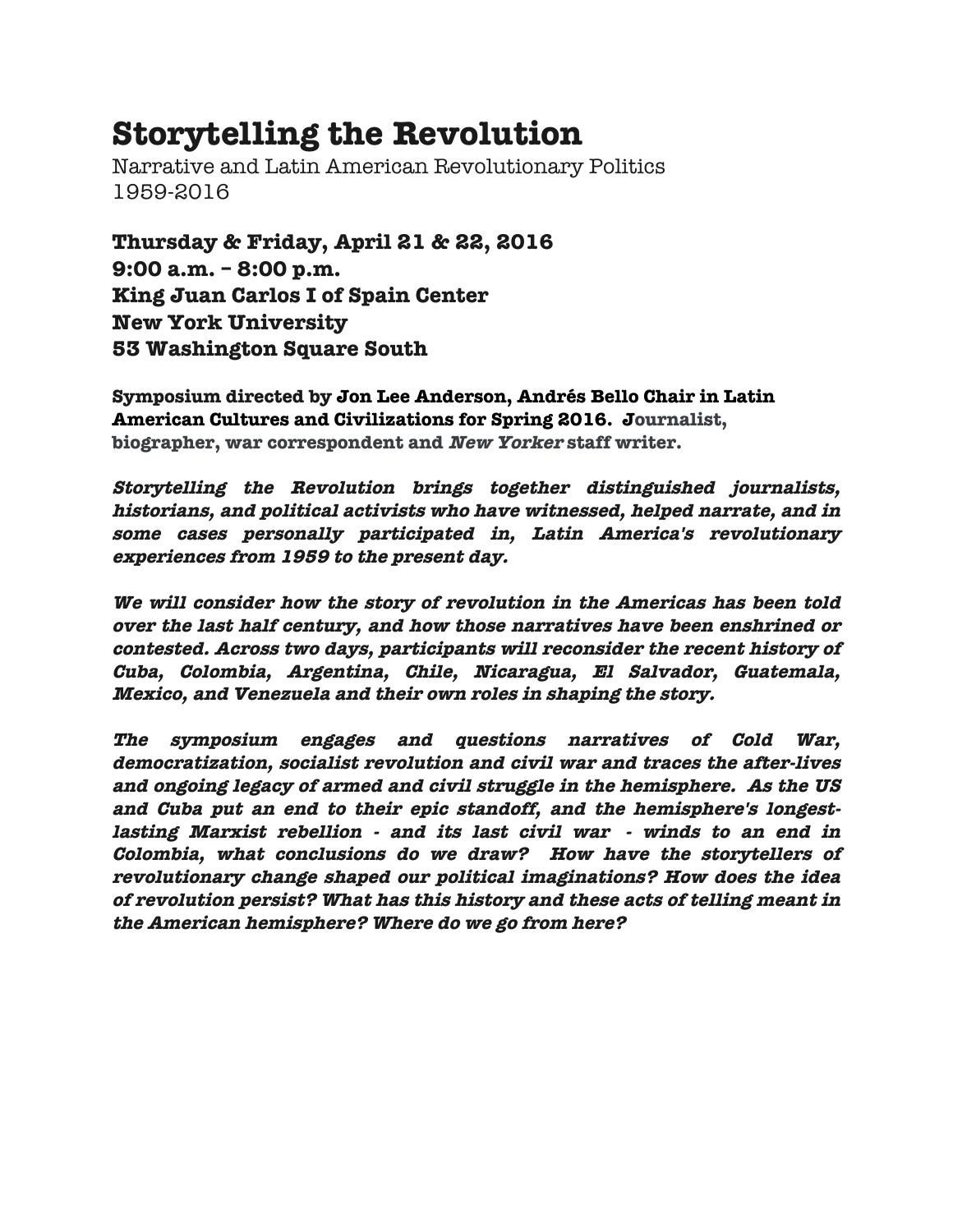# **Storytelling the Revolution**

Narrative and Latin American Revolutionary Politics 1959-2016

### **PROGRAM**

### **Day 1: Thursday, April 21**

9:00 - 9:10 a.m. Welcome by Ana Dopico, Director, King Juan Carlos I of Spain Center Opening remarks by Jon Lee Anderson, Spring 2016 Andrés Bello Chair in Latin American Cultures and Civilizations

9:10 - 11:30 a.m. **Panel 1: Cuba** Carlos Manuel Alvarez, Journalist, El estornudo Ada Ferrer, Historian, Professor, NYU Jean-François Fogel, Author, Professor of Journalism, Science Po (Paris) Ignacio Ramonet, Journalist, Biographer, Director, Le Monde diplomatique en español Ana Dopico, Cultural Critic, Professor, NYU

12:00 - 2:00 p.m. **Panel 2: Colombia** Maria Jimena Duzán, Journalist, Semana Ernesto Londoño, Journalist, New York Times Gustavo Petro, Economist, Former Mayor of Bogotá

## **Lunch (2:00 – 3:00 p.m.)**

- 3:30 5:30 p.m. **Panel 3: Argentina** Martín Caparrós, Journalist, Author Gabriel Pasquini, Journalist, Author David Reiff, Journalist, Author
- 5:45 7:45 p.m. **Panel 4: Chile** Miguel Littín, Filmmaker, Novelist Patricio Fernández, Journalist, Editor of The Clinic Lina Meruane, Author, Scholar

### **Reception**